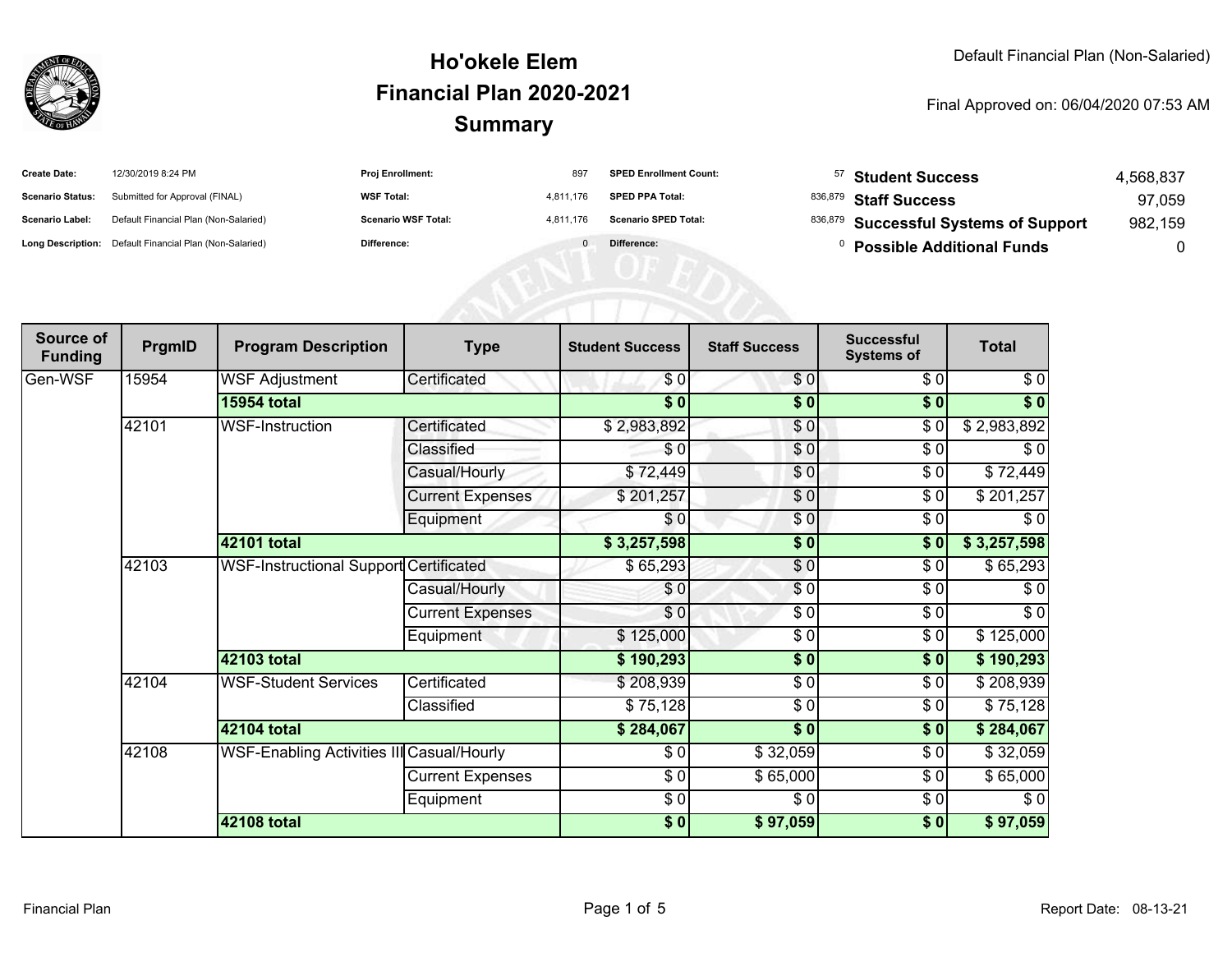

| Source of<br><b>Funding</b> | PrgmID           | <b>Program Description</b>                     | <b>Type</b>             | <b>Student Success</b> | <b>Staff Success</b>   | <b>Successful</b><br><b>Systems of</b> | <b>Total</b>     |
|-----------------------------|------------------|------------------------------------------------|-------------------------|------------------------|------------------------|----------------------------------------|------------------|
| Gen-WSF                     | 42112            | <b>WSF-School</b>                              | Certificated            | $\sqrt{6}$             | $\sqrt{6}$             | \$323,576                              | \$323,576        |
|                             |                  | Administration                                 | Classified              | $\overline{S}0$        | $\overline{\$0}$       | \$430,245                              | \$430,245        |
|                             |                  |                                                | Casual/Hourly           | $\overline{\$0}$       | $\overline{60}$        | \$15,252                               | \$15,252         |
|                             |                  |                                                | <b>Current Expenses</b> | $\overline{\$0}$       | $\overline{60}$        | \$114,000                              | \$114,000        |
|                             |                  |                                                | Equipment               | \$0                    | $\overline{\$0}$       | \$50,000                               | \$50,000         |
|                             |                  | <b>42112 total</b>                             |                         | $\overline{\$0}$       | $\overline{\$0}$       | \$933,073                              | \$933,073        |
|                             | 42113            | <b>WSF-School Facility</b>                     | Casual/Hourly           | $\overline{30}$        | $\sqrt{0}$             | \$49,086                               | \$49,086         |
|                             |                  | <b>Services</b>                                | <b>Current Expenses</b> | \$0                    | $\sqrt{0}$             | $\sqrt{6}$                             | $\overline{60}$  |
|                             |                  |                                                | Equipment               | \$0                    | \$0                    | $\overline{30}$                        | $\overline{\$0}$ |
|                             |                  | <b>42113 total</b>                             |                         | $\overline{\$0}$       | $\overline{\bullet}$ 0 | \$49,086                               | \$49,086         |
|                             | Gen-WSF          |                                                |                         | \$3,731,958            | \$97,059               | \$982,159                              | \$4,811,176      |
| Gen-SPED                    | 17101            | <b>SPED Ppa - Instruction</b>                  | Certificated            | \$522,344              | \$0                    | $\sqrt{6}$                             | \$522,344        |
|                             |                  |                                                | Classified              | \$275,472              | $\sqrt{0}$             | $\overline{30}$                        | \$275,472        |
|                             |                  |                                                | Casual/Hourly           | \$39,063               | $\overline{\$0}$       | $\overline{S}0$                        | \$39,063         |
|                             |                  | <b>17101 total</b>                             |                         | \$836,879              | $\overline{\$0}$       | \$0                                    | \$836,879        |
|                             | 17131            | Special Education in<br><b>Regular Schools</b> | Certificated            | $\overline{30}$        | $\overline{\$0}$       | $\overline{30}$                        | $\overline{\$0}$ |
|                             |                  |                                                | Classified              | \$0                    | \$0                    | $\sqrt{6}$                             | $\sqrt{6}$       |
|                             |                  | <b>17131 total</b>                             |                         | $\overline{\$0}$       | $\overline{\$0}$       | $\overline{\$0}$                       | $\overline{\$0}$ |
|                             | Gen-SPED         |                                                |                         | \$836,879              | $\overline{\$0}$       | $\overline{\bullet}$ 0                 | \$836,879        |
| Gen-Categ                   | 16807            | <b>Hawaiian Studies</b>                        | Casual/Hourly           | \$0                    | $\overline{\$0}$       | $\overline{30}$                        | $\overline{\$0}$ |
|                             |                  |                                                | <b>Current Expenses</b> | $\overline{\$0}$       | $\sqrt{6}$             | $\sqrt{6}$                             | $\overline{\$0}$ |
|                             |                  |                                                | Equipment               | $\sqrt{6}$             | $\overline{\$0}$       | $\overline{\$0}$                       | $\overline{\$0}$ |
|                             |                  | <b>16807 total</b>                             |                         | $\overline{\$0}$       | $\overline{\$0}$       | $\overline{\$0}$                       | $\overline{\$0}$ |
|                             | <b>Gen-Categ</b> |                                                |                         | $\overline{\$0}$       | $\overline{\$0}$       | $\overline{\$0}$                       | $\overline{\$0}$ |
| Federal                     | 18085            | Essa Title III Language<br>Instruction         | Casual/Hourly           | $\overline{50}$        | $\overline{\$0}$       | $\overline{30}$                        | $\overline{\$0}$ |
|                             |                  | <b>18085 total</b>                             |                         | $\overline{\$0}$       | \$0                    | 30                                     | $\overline{\$0}$ |
|                             | 20657            | Essa Title IIa Targeted<br>Prof Dev            | Casual/Hourly           | $\overline{\$0}$       | $\overline{\$0}$       | $\overline{\$0}$                       | $\overline{\$0}$ |
|                             |                  | <b>20657 total</b>                             |                         | $\overline{\$0}$       | $\overline{\$0}$       | $\overline{\$0}$                       | $\overline{\$0}$ |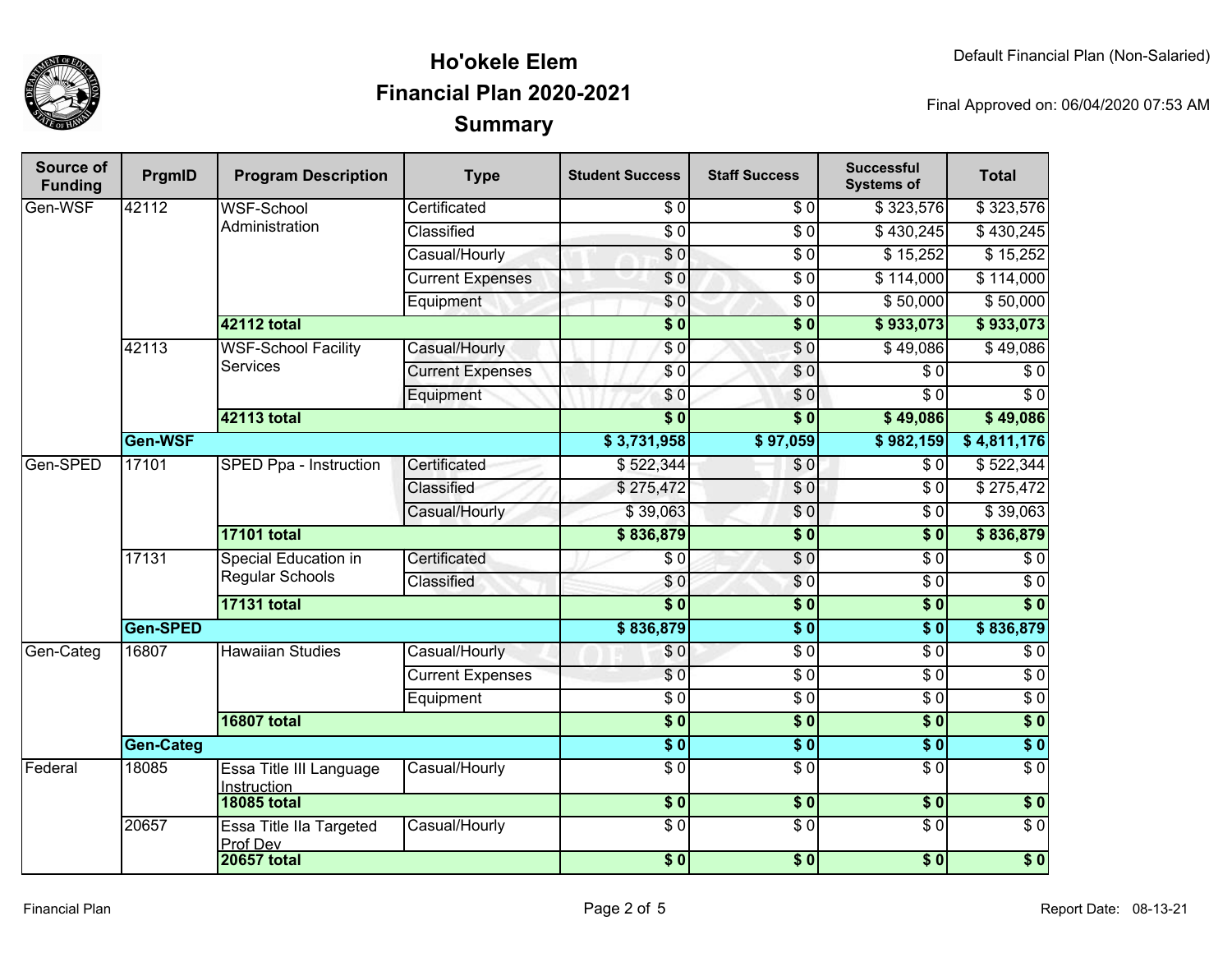

| Source of<br><b>Funding</b> | PrgmID          | <b>Program Description</b>                           | <b>Type</b>             | <b>Student Success</b> | <b>Staff Success</b>       | <b>Successful</b><br><b>Systems of</b> | <b>Total</b>     |
|-----------------------------|-----------------|------------------------------------------------------|-------------------------|------------------------|----------------------------|----------------------------------------|------------------|
| Federal                     | 20659           | Essa Title IIa Prof Dev-<br><b>OCISS</b>             | Casual/Hourly           | \$0                    | \$0                        | \$0                                    | $\sqrt{6}$       |
|                             |                 | <b>20659 total</b>                                   |                         | \$0]                   | \$0                        | $\overline{\$0}$                       | $\overline{\$0}$ |
|                             | 20697           | Essa Title IIa Prof Dev                              | Casual/Hourly           | \$0                    | \$ 0                       | $\overline{\$0}$                       | $\overline{\$0}$ |
|                             |                 | <b>20697 total</b>                                   |                         | $\overline{\$0}$       | $\overline{\phantom{0}30}$ | $\overline{\$0}$                       | $\overline{\$0}$ |
|                             | 20698           | Essa Title IIa Support<br>New Tchr & Prin            | Casual/Hourly           | $\overline{\$0}$       | \$ 0                       | $\overline{\$0}$                       | $\overline{\$0}$ |
|                             |                 | <b>20698 total</b>                                   |                         | $\overline{\$0}$       | \$0                        | $\sqrt{6}$                             | $\overline{\$0}$ |
|                             | 35913           | <b>Sch Prgm Food Services</b>                        | Classified              | \$0                    | $\overline{S}0$            | $\overline{S}0$                        | $\overline{\$0}$ |
|                             |                 |                                                      | Casual/Hourly           | \$0                    | \$0                        | $\sqrt{6}$                             | $\overline{60}$  |
|                             |                 | 35913 total                                          |                         | \$0                    | $\overline{\$0}$           | \$0                                    | \$0              |
|                             | 52001           | <b>ESEA Title I-Homeless</b><br>Children             | <b>Current Expenses</b> | \$0                    | \$0                        | $\sqrt{6}$                             | $\sqrt{6}$       |
|                             |                 | <b>52001 total</b>                                   |                         | $\overline{\$0}$       | $\sqrt{6}$                 | s <sub>0</sub>                         | $\overline{\$0}$ |
|                             | Federal         |                                                      |                         | $\overline{\$0}$       | $\overline{\$0}$           | $\overline{\$0}$                       | $\overline{\$0}$ |
| Gen-Cent                    | 35163           | <b>Food Services-General</b>                         | Classified              | \$0                    | \$0                        | $\overline{S}0$                        | \$0              |
|                             |                 | Fund                                                 | Casual/Hourly           | \$0                    | $\overline{\$0}$           | $\overline{\$0}$                       | \$0              |
|                             |                 | 35163 total                                          |                         | $\overline{\$0}$       | $\overline{\$0}$           | $\overline{\$0}$                       | $\overline{\$0}$ |
|                             | <b>Gen-Cent</b> |                                                      |                         | $\overline{\$0}$       | $\overline{\$0}$           | s <sub>0</sub>                         | $\overline{\$0}$ |
| Special                     | 15109           | Reimb for Lost Curricular<br><b>Materials</b>        | <b>Current Expenses</b> | \$0                    | $\sqrt{6}$                 | $\overline{S}0$                        | $\overline{\$0}$ |
|                             |                 | <b>15109 total</b>                                   |                         | \$0                    | \$0                        | \$0                                    | \$0              |
|                             | 19062           | <b>DOD-Fed Connected</b><br><b>Student Incentive</b> | <b>Current Expenses</b> | \$0                    | $\overline{\frac{6}{9}}$   | $\overline{\$0}$                       | $\overline{\$0}$ |
|                             |                 | <b>19062 total</b>                                   |                         | \$0                    | $\overline{\$0}$           | \$0                                    | \$0              |
|                             | 35304           | Food Services-Special<br>Fund                        | <b>Current Expenses</b> | $\overline{\$0}$       | $\overline{S}0$            | $\overline{\$0}$                       | $\sqrt{6}$       |
|                             |                 | <b>35304 total</b>                                   |                         | $\sqrt{6}$             | $\overline{\$0}$           | s <sub>0</sub>                         | $\overline{\$0}$ |
|                             | 37307           | Use of School Facilities -<br>School                 | Equipment               | $\overline{\$0}$       | $\overline{50}$            | $\overline{\$0}$                       | $\overline{\$0}$ |
|                             |                 | 37307 total                                          |                         | $\overline{\$0}$       | $\overline{\$0}$           | $\overline{\$0}$                       | $\overline{\$0}$ |
|                             | <b>Special</b>  |                                                      |                         | $\overline{\$0}$       | $\overline{\$0}$           | $\overline{\$0}$                       | $\overline{\$0}$ |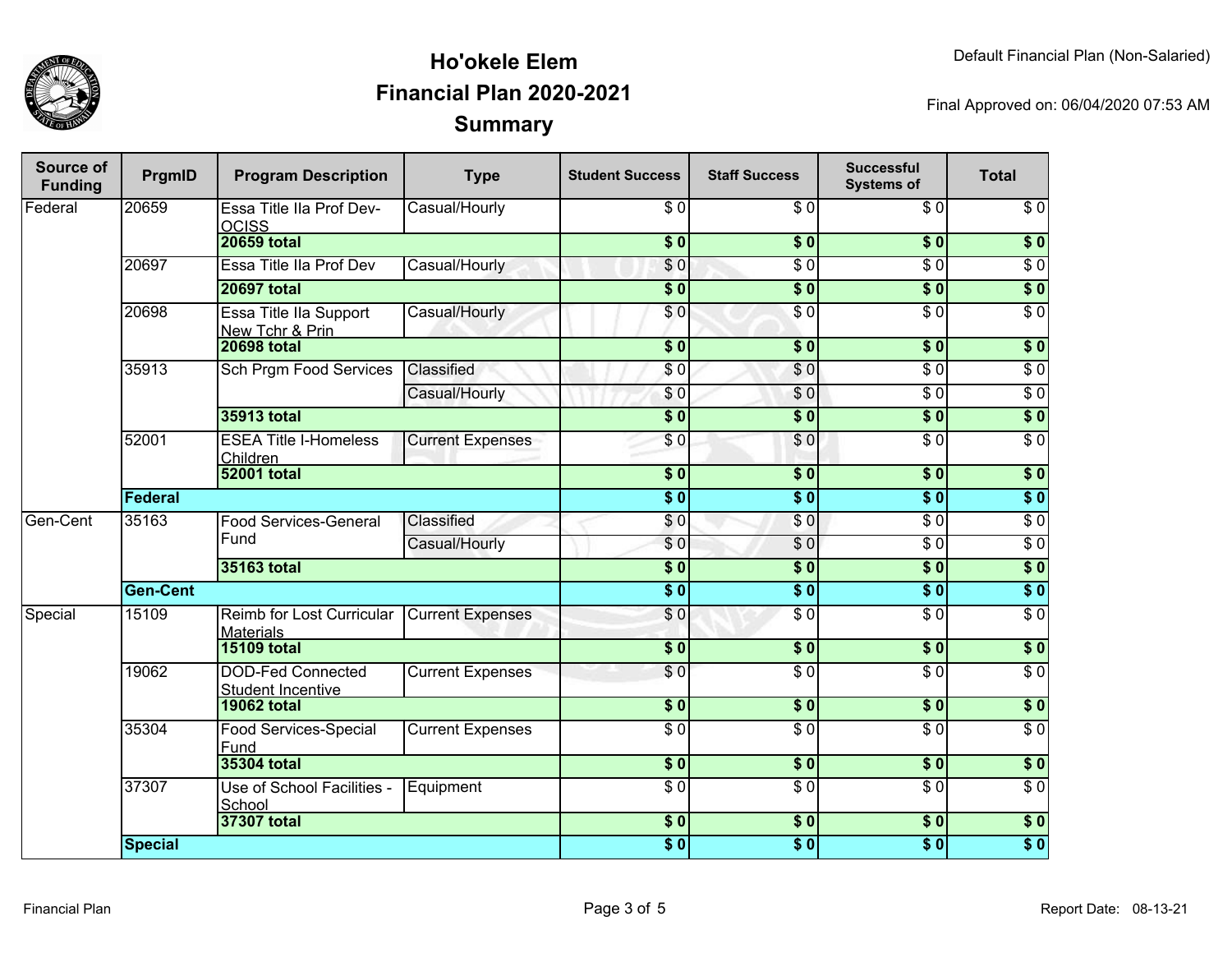

| Source of<br>Funding | PrgmID | <b>Program Description</b> | Type | <b>Student Success</b> | <b>Staff Success</b> | <b>Successful</b><br><b>Systems of</b> | <b>Total</b> |
|----------------------|--------|----------------------------|------|------------------------|----------------------|----------------------------------------|--------------|
| <b>Grand Total</b>   |        |                            |      | \$4,568,837            | \$97,059             | \$982,159                              | \$5,648,055  |